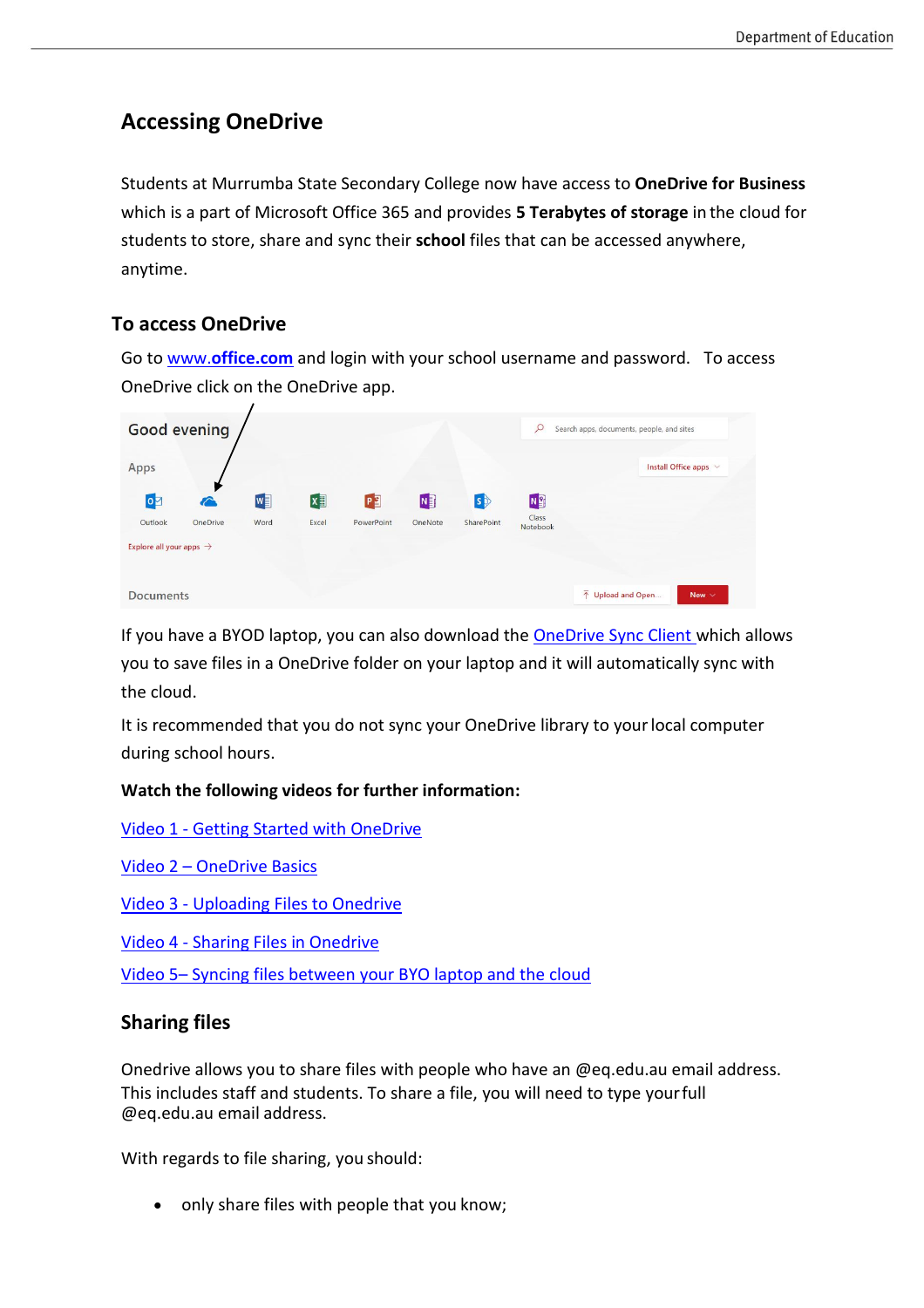- edit the sharing permissions to 'Specific People', so only people with whom the link is shared can access the file.
- check that you entered the email address accurately before sharing;
- only open files that have been shared with you by someone you know; and
- alert your teacher if you think someone has accidently shared a file with you, or someone has shared files that are not appropriate.

## *School* **vs** *Personal files*

You should only use OneDrive for Business to share **school related files**.

School related files include those that are created for the purpose of completing a class activity or an assignment. – **not personal movies or games**.

**Do not save personal information** such as passwords in your Onedrive.

You should ask yourself, *'would I get in trouble or be embarrassed if my teacher saw this file?'* If the answer is *'yes'*, then it is likely that the file should not be stored inyour OneDrive.

# **Review the considerations below prior to using OneDrive for Business.**

#### *Enrolment* **status**

If your enrolment status changes (e.g., following move to non-state school, Year 12 graduation), you will no longer be able to access your @eq.edu.au email orOneDrive library. Back up any files/emails you wish to keep prior to your enrolment status changing.

### *General* **advice**

.

Always exhibit safe online behaviours and protect yourself and yourinformation. Some safe online behaviours include keeping passwords private, thinking before sharing information, seeking permission if unsure, locking devices when not in use, and logging out when finished.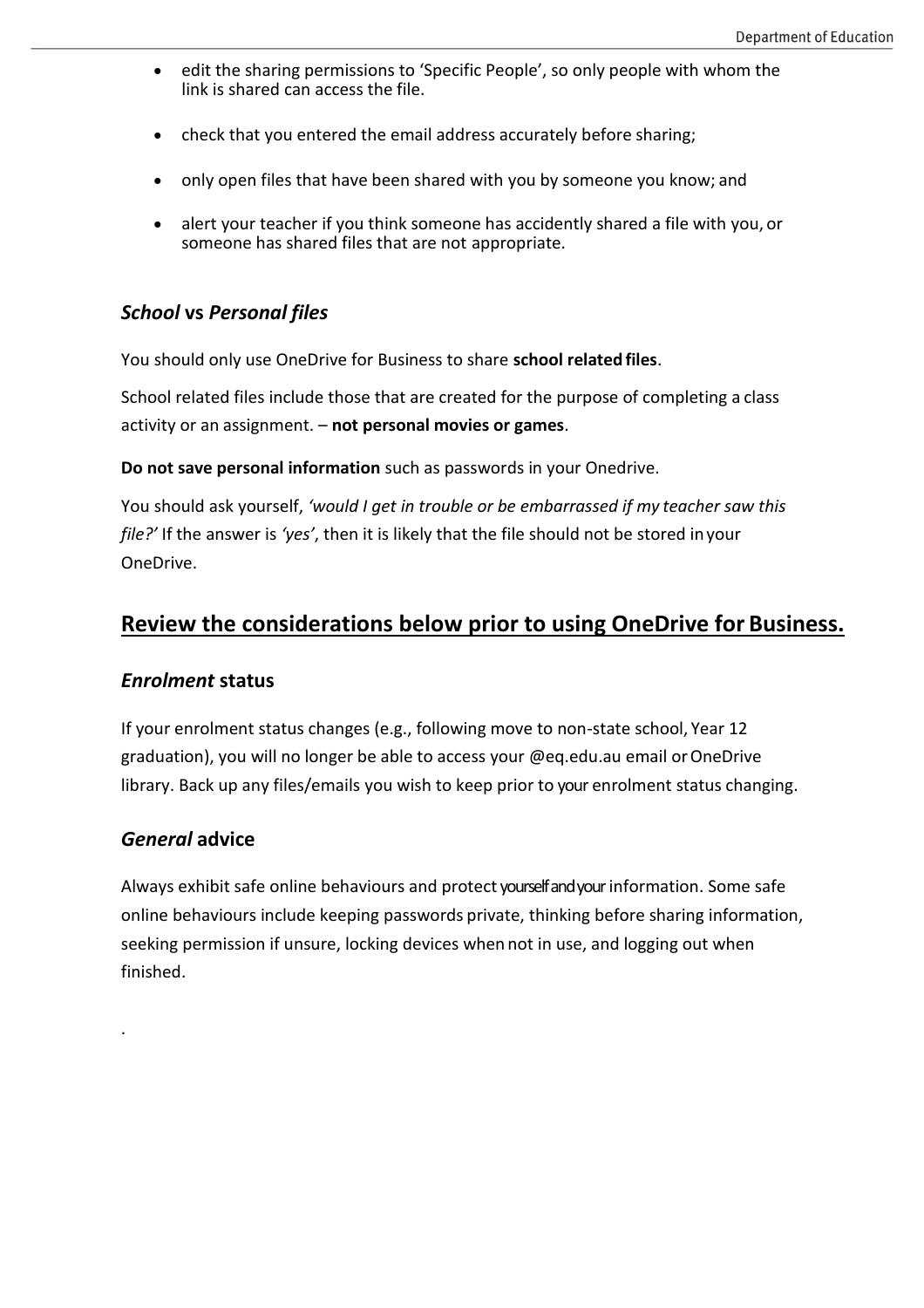# **Getting started with OneDrive**

#### **Provision your OneDrive library**

To access your OneDrive for Business library, simply click on the *OneDrive* tile fromwithin the Office 365 app launcher or Portal homepage.

| 冊 | Office 365 |                          |          |        | 趣                      | Queensland Gov |
|---|------------|--------------------------|----------|--------|------------------------|----------------|
|   |            | Good morning             |          |        |                        |                |
|   |            |                          |          |        |                        | م              |
|   |            |                          |          |        |                        |                |
|   |            | $\circ$ $\triangleright$ | 團        | 22     | $\bullet$              | $\mathbf{S}$   |
|   |            | Mail                     | Calendar | People | OneDrive<br>$\sqrt{m}$ | SharePoint     |

Your OneDrive for Business library is automatically configured the first time it islaunched. This may take up to 10 minutes to finalise. Once configuration is complete, you will be presented with your empty OneDrive for Businesslibrary.

*Note:* If configuration takes longer than 10 minutes, click on another Office 365 application (e.g., Mail), then click on the OneDrive tile again.

| 冊<br>Office 365               | OneDrive                                                 | Queensland Government                           |
|-------------------------------|----------------------------------------------------------|-------------------------------------------------|
| $O$ Search                    | $\bar{\uparrow}$ Upload $\bar{G}$ Sync<br>$+$ New $\vee$ |                                                 |
| WALSH, Brad (bxwal9)<br>Files | Files                                                    |                                                 |
| Recent                        | $\checkmark$<br>$\overline{\mathbb{C}}$<br>1 Name        | Modified<br>Modified By<br>File Size<br>Sharing |
| Shared with me                |                                                          |                                                 |
| Recycle bin                   |                                                          | Drop your first file here!                      |
|                               |                                                          | $\equiv$                                        |

### **Create and upload documents**

New documents can be created directly within OneDrive for Business or you can upload existing documents from your local machine.

To create a new document, click on the *New* button and select the type of document you wish to create.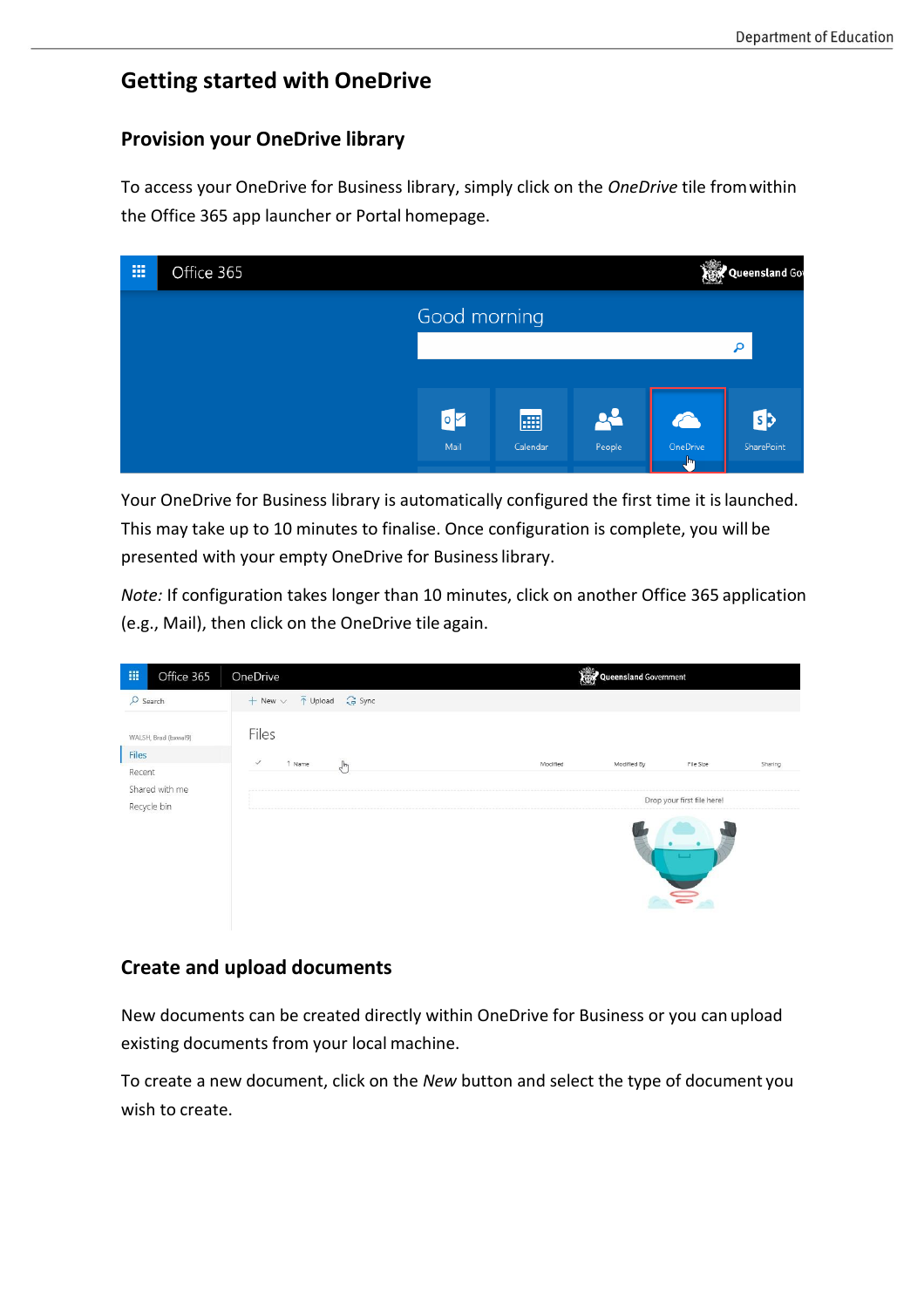

To upload a document, either click on the *Upload* button or drag and drop a document from your local machine into the OneDrive application window.

### **Share a document or folder**

Documents or folders within OneDrive for Business can be shared with your peers within the EQ network. To share a document simply search by first name or surname.

You can share a document from OneDrive for Business in a number of ways:

1. Select the checkbox next to the document you would like to share, then click on the *Share* button in the toolbar, fill in the options and click *Share.*

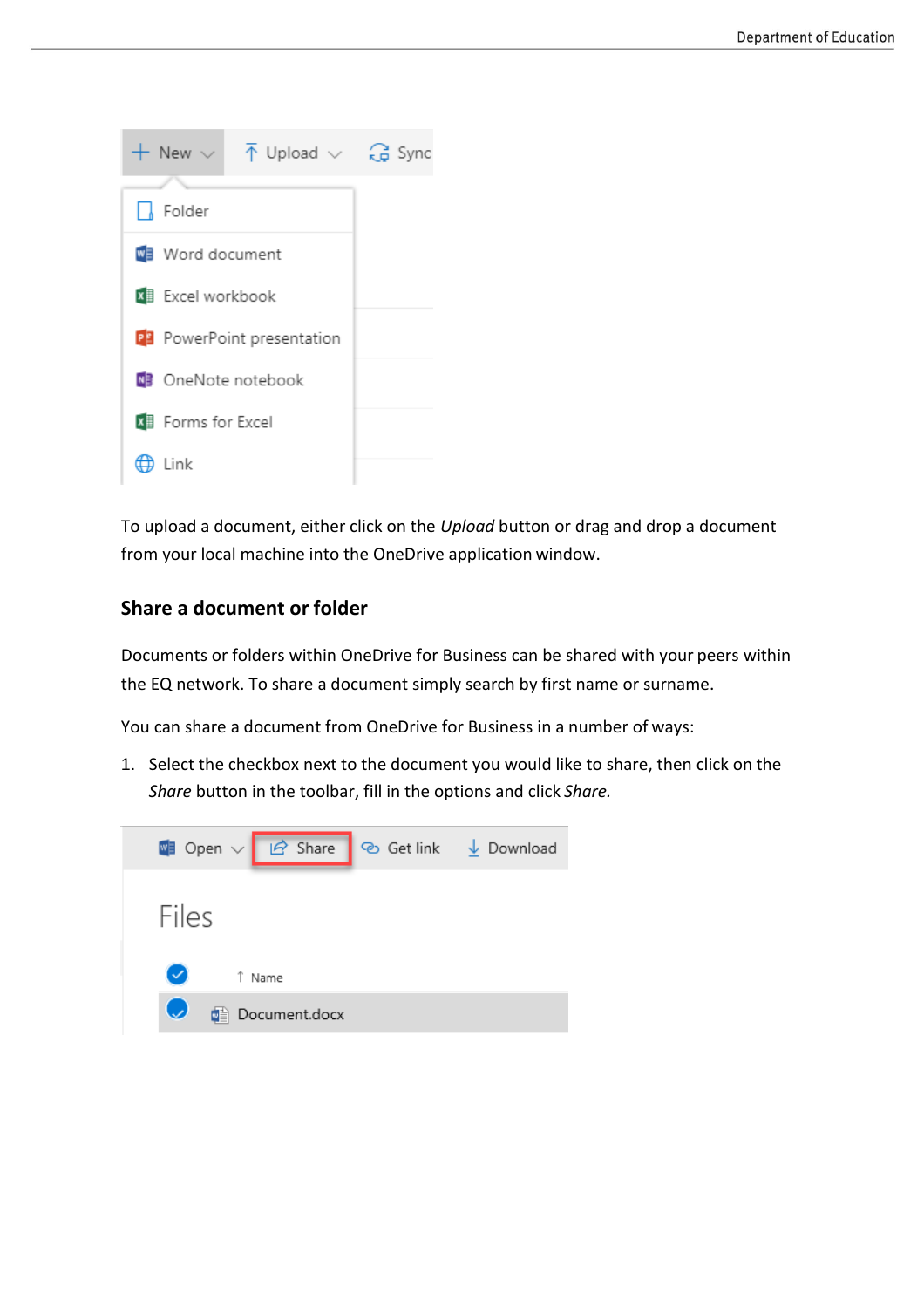2. Open the document in Edit mode, click on the *Share* button, fill in the options and click *Share.*

| <b>HOME</b><br>FILE<br>INSERT<br>X Cut<br>$\frac{1}{\sqrt{2}}$<br>$\triangleright$<br><b>Dig</b> Copy<br>Paste<br>ð<br>Format Painter<br>$\overline{\phantom{a}}$<br>Undo<br>Clipboard | $Q$ Tell me what you want to do<br>VIEW<br>PAGE LAYOUT<br>REVIEW<br><b>IE·旧·在在M 14</b><br>$-11$<br>$- A A B$<br>Calibri (Body)<br>■ 事 事 事 事 種* 種*<br>B $I \perp A \neq X$ , $X^2 \rightarrow A$ | EDIT IN WORD<br>$\rho$ Find<br>AaBbCc<br>AaBbCc<br>AaBbCc<br>AaBbCc<br>AaBbCc<br>Heading 3<br>ab <sub>c</sub> Replace<br>Normal<br>No Spacing<br>Heading 2<br>Heading 1<br>٠ |  |
|----------------------------------------------------------------------------------------------------------------------------------------------------------------------------------------|-------------------------------------------------------------------------------------------------------------------------------------------------------------------------------------------------|------------------------------------------------------------------------------------------------------------------------------------------------------------------------------|--|
|                                                                                                                                                                                        |                                                                                                                                                                                                 |                                                                                                                                                                              |  |
|                                                                                                                                                                                        |                                                                                                                                                                                                 |                                                                                                                                                                              |  |
|                                                                                                                                                                                        | Font<br>Paragraph                                                                                                                                                                               | $\sqrt{2}$<br>$\overline{\mathbf{S}}$<br>Editing<br>Styles                                                                                                                   |  |
|                                                                                                                                                                                        |                                                                                                                                                                                                 | "Technology is just a tool. In terms of getting the kids working together and motivating them, the<br>teacher is the most important." - Bill Gates                           |  |

When using either of these options, a Share options dialog is displayed that allows you to send a link to whomever you wish to share it with.

Files and folders can be shared with either *Edit* or *View* access - *Edit* access is the default option. To change the level of access to *View,* select the *Briefcase* dropdown menu to access *Link Settings* and then deselect *Allow editing* under the *Other settings* heading.

| Share                                                                                           | $\times$ | Share                                                | × |
|-------------------------------------------------------------------------------------------------|----------|------------------------------------------------------|---|
| Send Link<br>.<br>Document.docx                                                                 |          | <b>Link Settings</b><br>Document.docx                |   |
| Only people in Department of<br>e<br>Education and Training with the link<br>can view and edit. |          | Who would you like this link to work for? Learn more |   |
|                                                                                                 |          | Anyone <sub>O</sub>                                  |   |
| Enter a name or email address                                                                   |          | People in Department of Educati-<br>✓                |   |
| Add a message (optional)                                                                        |          | People with existing access                          |   |
|                                                                                                 |          | Specific people                                      |   |
| Send                                                                                            |          | Other settings                                       |   |
|                                                                                                 |          | Allow editing                                        |   |
| <u>.G.</u>                                                                                      |          |                                                      |   |
| Copy Link                                                                                       |          | Apply<br>Cancel                                      |   |
|                                                                                                 |          |                                                      |   |
|                                                                                                 |          |                                                      |   |

Note that when using sharing links, users with whom you have shared a file or folder cannot on-share that file or folder to other users.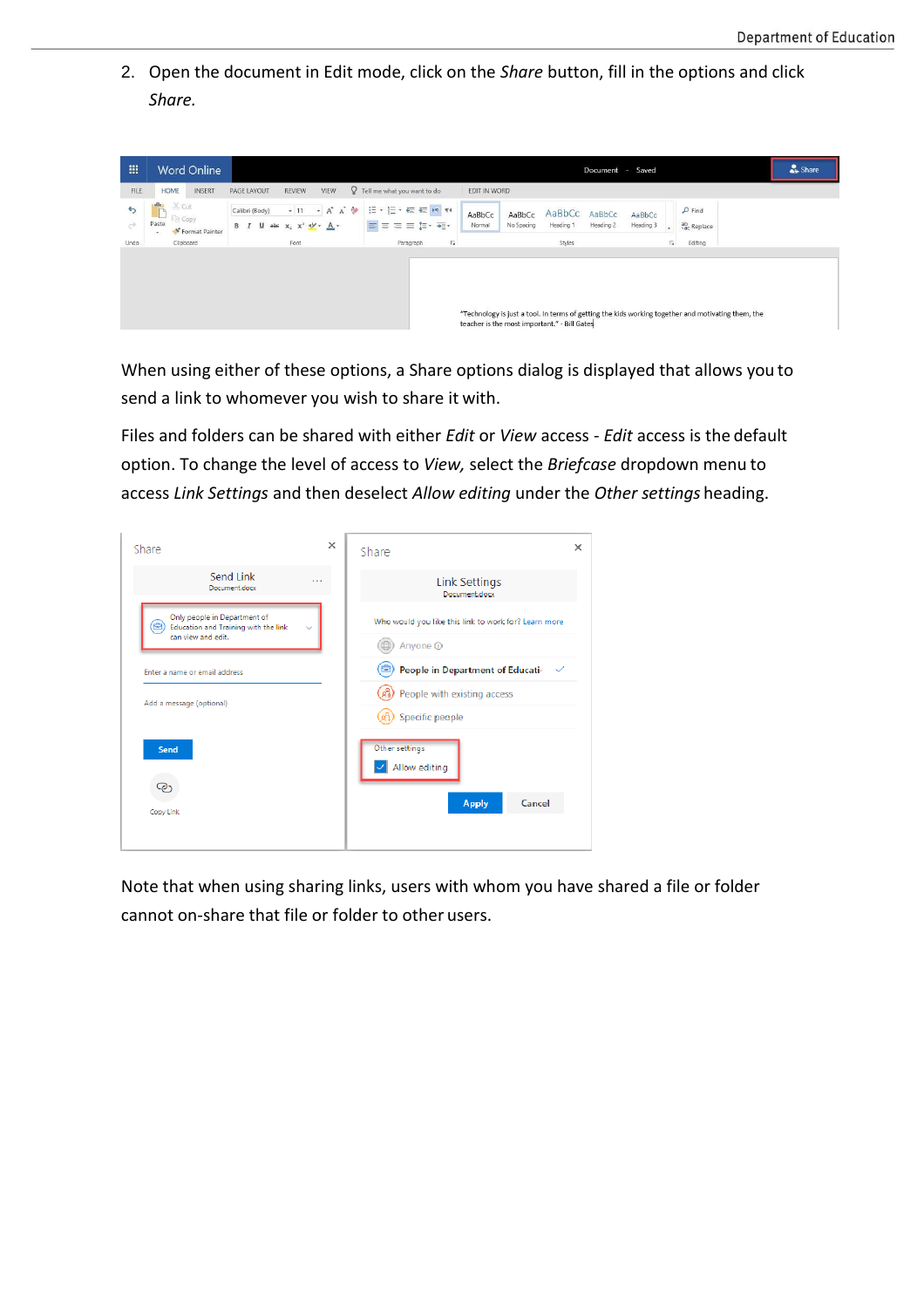## **Deleting and restoring files and folders**

When you delete files and folders from OneDrive for Business, they are moved to the *Recycle Bin* for 93 days. During this time, deleted documents and folders can be restored by opening the *Recycle Bin*, selecting the file or folder and clicking *Restore*.



## **Check your OneDrive for Business storage usage**

Your OneDrive for Business library includes five Terabytes of storage. You can check your OneDrive for Business usage at any time by following the process below:

- 1. Browse to your OneDrive for Business library using the OneDrive tile in the app launcher
- 2. Click on the *Settings* cog in the top right of the screen, then select *Site settings*



3. Click on *Storage Metrics* (under the *Site Collection Administration* section)